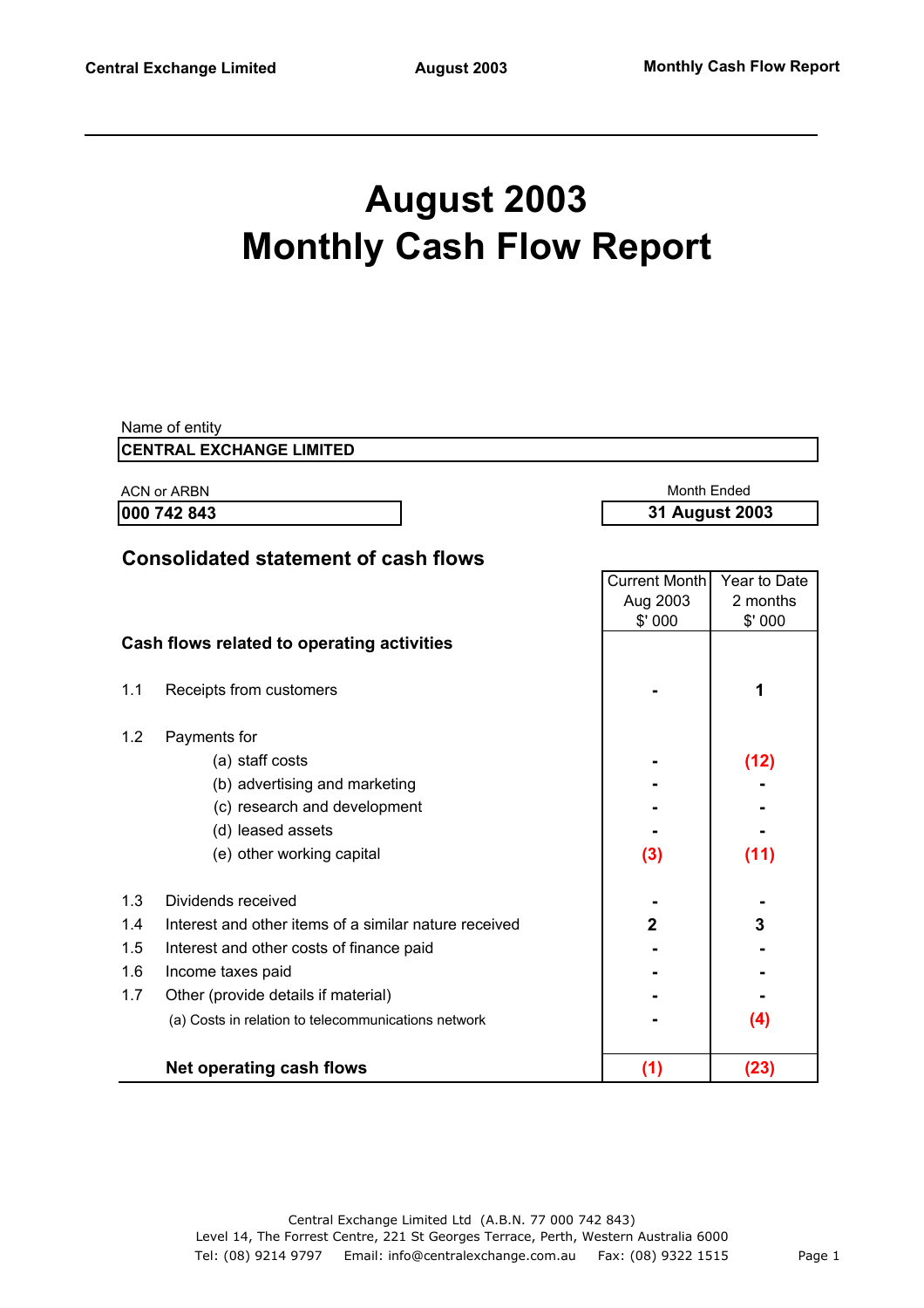|      |                                               | Current Month | Year to Date |
|------|-----------------------------------------------|---------------|--------------|
|      |                                               | Aug 2003      | 2 months     |
|      |                                               | \$' 000       | \$' 000      |
| 1.8  | Net operating cash flows (carried forward)    | (1)           | (23)         |
|      | Cash flows related to investing activities    |               |              |
| 1.9  | Payment for acquisition of:                   |               |              |
|      | (a)<br>businesses (item 5)                    |               |              |
|      | (b)<br>equity investments                     |               |              |
|      | (c)<br>intellectual property                  |               |              |
|      | (d)<br>physical non-current assets            |               |              |
|      | other non-current assets<br>(e)               |               |              |
| 1.10 | Proceeds from disposal of:                    |               |              |
|      | businesses (item 5)<br>(a)                    |               |              |
|      | (b)<br>equity investments                     |               |              |
|      | intellectual property<br>(c)                  |               |              |
|      | (d)<br>physical non-current assets            |               |              |
|      | (e)<br>other non-current assets               |               |              |
| 1.11 | Loans to other entities                       |               |              |
|      | 1.12 Loans repaid by other entities           |               |              |
| 1.13 | Other (provide details if material)           |               |              |
|      | Net investing cash flows                      |               |              |
| 1.14 | Total operating and investing cash flows      | (1)           | (23)         |
|      | Cash flows related to financing activities    |               |              |
| 1.15 | Proceeds from issues of shares, options, etc. |               |              |
| 1.16 | Proceeds from sale of forfeited shares        |               |              |
| 1.17 | Proceeds from borrowings                      |               |              |
| 1.18 | Repayment of borrowings                       |               |              |
| 1.19 | Dividends paid                                |               |              |
| 1.20 | Other (provide details if material)           |               |              |
|      | (a) Payments in relation to share buy back    |               |              |
|      | Net financing cash flows                      |               |              |
|      | Net increase (decrease) in cash held          | (1)           | (23)         |
| 1.21 | Cash at beginning of month/year to date       | 398           | 420          |
| 1.22 | Exchange rate adjustments to item 1.20        |               |              |
| 1.23 | Cash at end of month                          | 397           | 397          |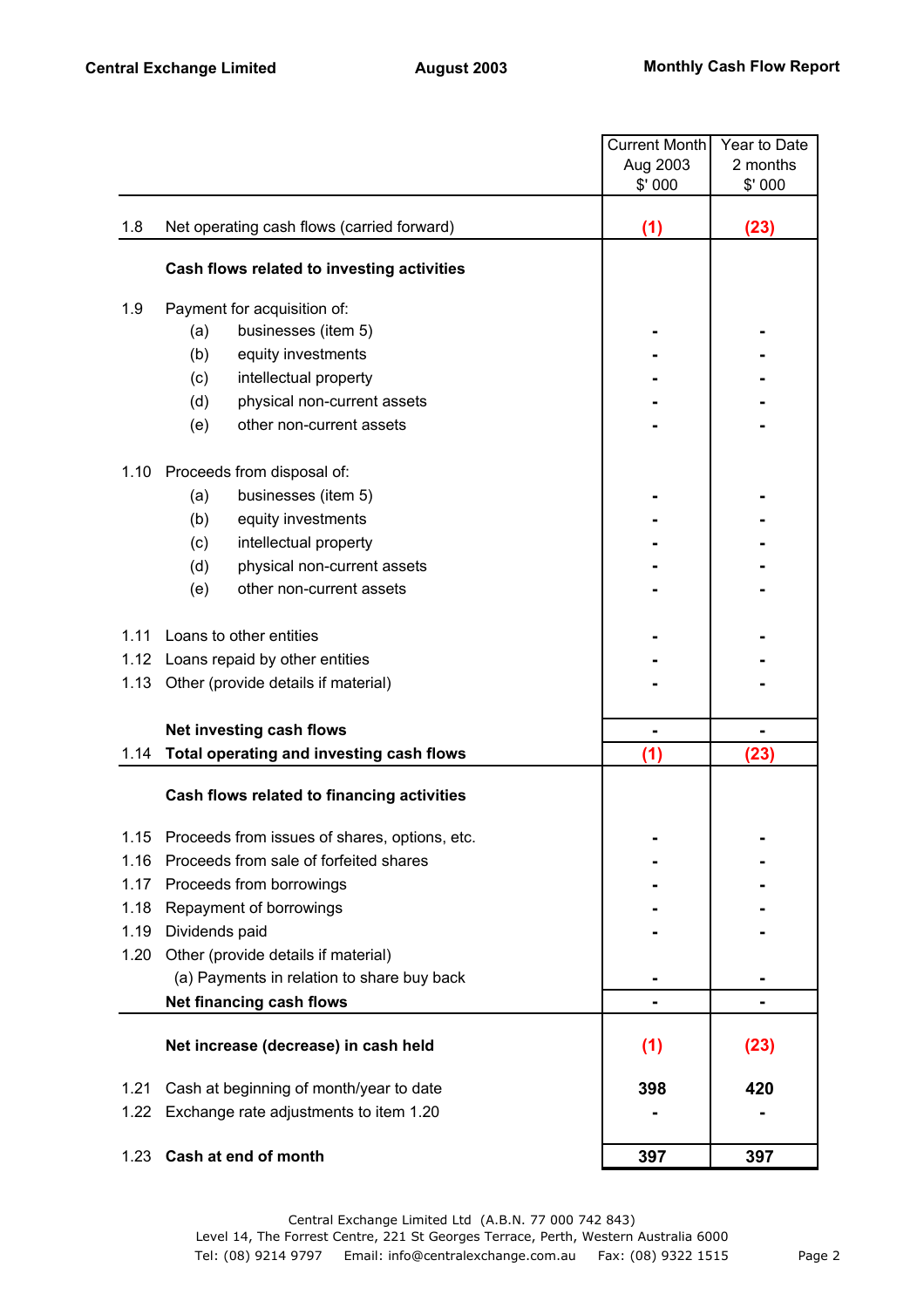#### **Payments to directors of the entity and associates of the directors Payments to related entities of the entity and associates of the related entities**

|                                                                          | Current Month  |
|--------------------------------------------------------------------------|----------------|
|                                                                          | Aug 2003       |
|                                                                          | \$'000         |
|                                                                          |                |
| Aggregate amount of payments to the parties included in item 1.2<br>1.24 | $\blacksquare$ |
|                                                                          |                |
| Aggregate amount of loans to the parties included in item 1.11<br>1.25   |                |

1.26 Explanation necessary for an understanding of the transactions

None.

### **Non-cash financing and investing activities**

2.1 Details of financing and investing transactions which have had a material effect on consolidated assets and liabilities but did not involve cash flows

None.

2.2 Details of outlays made by other entities to establish or increase their share in businesses in which the reporting entity has an interest

None.

#### **Financing facilities available**

*Add notes as necessary for an understanding of the position. (See AASB 1026 paragraph 12.2).*

|     |                             | Amount available<br>\$'000 | Amount used<br>\$'000 |
|-----|-----------------------------|----------------------------|-----------------------|
| 3.1 | Loan facilities             | -                          | -                     |
| 3.2 | Credit standby arrangements |                            | -                     |